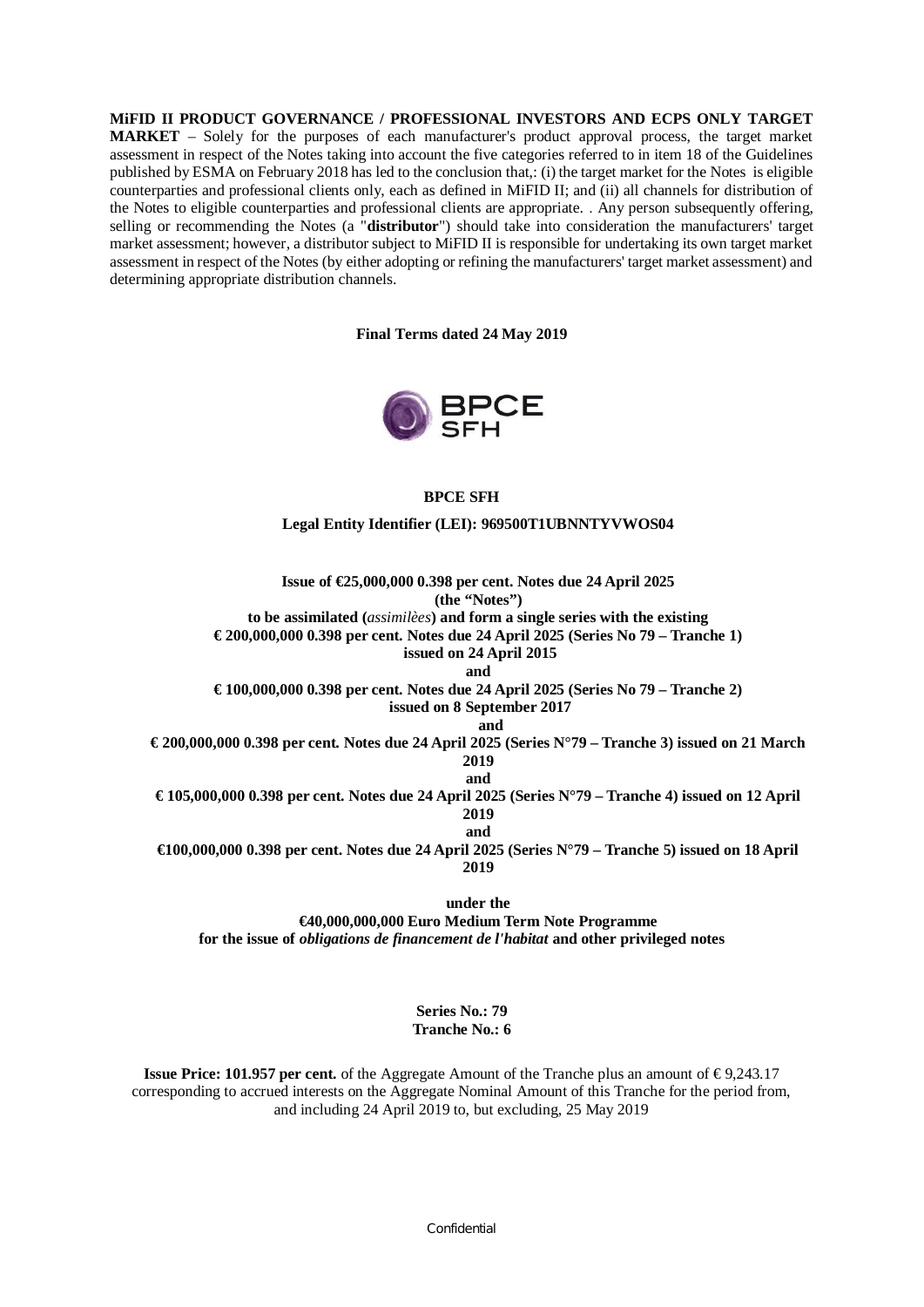#### **Dealer**

#### **Deutsche Bank AG, London Branch**

#### **PART A - CONTRACTUAL TERMS**

Terms used herein shall be deemed to be defined as such for the purposes of the conditions which are the 2015 Conditions which are incorporated by reference in the base prospectus dated 14 May 2019 which received visa No. 19-199 from the *Autorité des marchés financiers* (the "**AMF**") on 14 May 2019 (the "**Base Prospectus**") which together constitute a base prospectus for the purposes of the Prospectus Directive (as defined below).

This document constitutes the final terms (the "**Final Terms**") relating to the notes described herein (the "**Notes**") for the purposes of Article 5.4 of the Prospectus Directive and must be read in conjunction with such Base Prospectus, save in respect of section "Terms and Conditions of the French Law Notes" which is replaced by the 2015 Conditions. Full information on the Issuer and the offer of the Notes is only available on the basis of the combination of these Final Terms and the Base Prospectus, save in respect of section "Terms and Conditions of the French Law Notes" which is replaced by the 2015 Conditions. The Base Prospectus and these Final Terms are available for viewing on the websites of BPCE (www.bpce.fr) and of the AMF (www.amf-france.org) and during normal business hours at the registered office of the Issuer and at the specified office of the Paying Agent(s) where copies may be obtained.

"**Prospectus Directive**" means Directive 2003/71/EC of the European Parliament and of the Council of 4 November 2003, as amended, and includes any relevant implementing measure of such directive in each relevant Member State of the European Economic Area.

| 1. | (i)                                       | <b>Series Number:</b>                   | 79                                                                                                                                                                                                                                                                                            |
|----|-------------------------------------------|-----------------------------------------|-----------------------------------------------------------------------------------------------------------------------------------------------------------------------------------------------------------------------------------------------------------------------------------------------|
|    | (ii)                                      | <b>Tranche Number:</b>                  | 6                                                                                                                                                                                                                                                                                             |
|    | (iii)                                     | Date on which Notes become<br>fungible: | The Notes will, upon listing, be assimilated<br>(assimilées) and form a single series and be<br>interchangeable for trading purposes with the the<br><b>Existing Notes.</b>                                                                                                                   |
| 2. |                                           | <b>Specified Currency:</b>              | Euro (" $\epsilon$ ")                                                                                                                                                                                                                                                                         |
| 3. | <b>Aggregate Nominal Amount of Notes:</b> |                                         |                                                                                                                                                                                                                                                                                               |
|    | (i)                                       | Series:                                 | €730,000,000                                                                                                                                                                                                                                                                                  |
|    | (ii)                                      | Tranche:                                | €25,000,000                                                                                                                                                                                                                                                                                   |
| 4. | <b>Issue Price:</b>                       |                                         | 101.957 per cent. of the Aggregate Nominal Amount<br>of the Tranche plus an amount of $\epsilon$ 9,243.17<br>corresponding to accrued interest of such Aggregate<br>Nominal Amount for the period from, and including,<br>the Interest Commencement Date to, but excluding,<br>the Issue Date |
| 5. | <b>Specified Denomination(s):</b>         |                                         | €100,000                                                                                                                                                                                                                                                                                      |
| 6. | (i)                                       | <b>Issue Date:</b>                      | 28 May 2019                                                                                                                                                                                                                                                                                   |
|    | (ii)                                      | <b>Interest Commencement Date:</b>      | 24 April 2019                                                                                                                                                                                                                                                                                 |
| 7. |                                           | <b>Final Maturity Date:</b>             | 24 April 2025                                                                                                                                                                                                                                                                                 |
|    |                                           |                                         | (further particulars specified below)                                                                                                                                                                                                                                                         |
| 8. |                                           | <b>Extended Final Maturity Date:</b>    | Not Applicable                                                                                                                                                                                                                                                                                |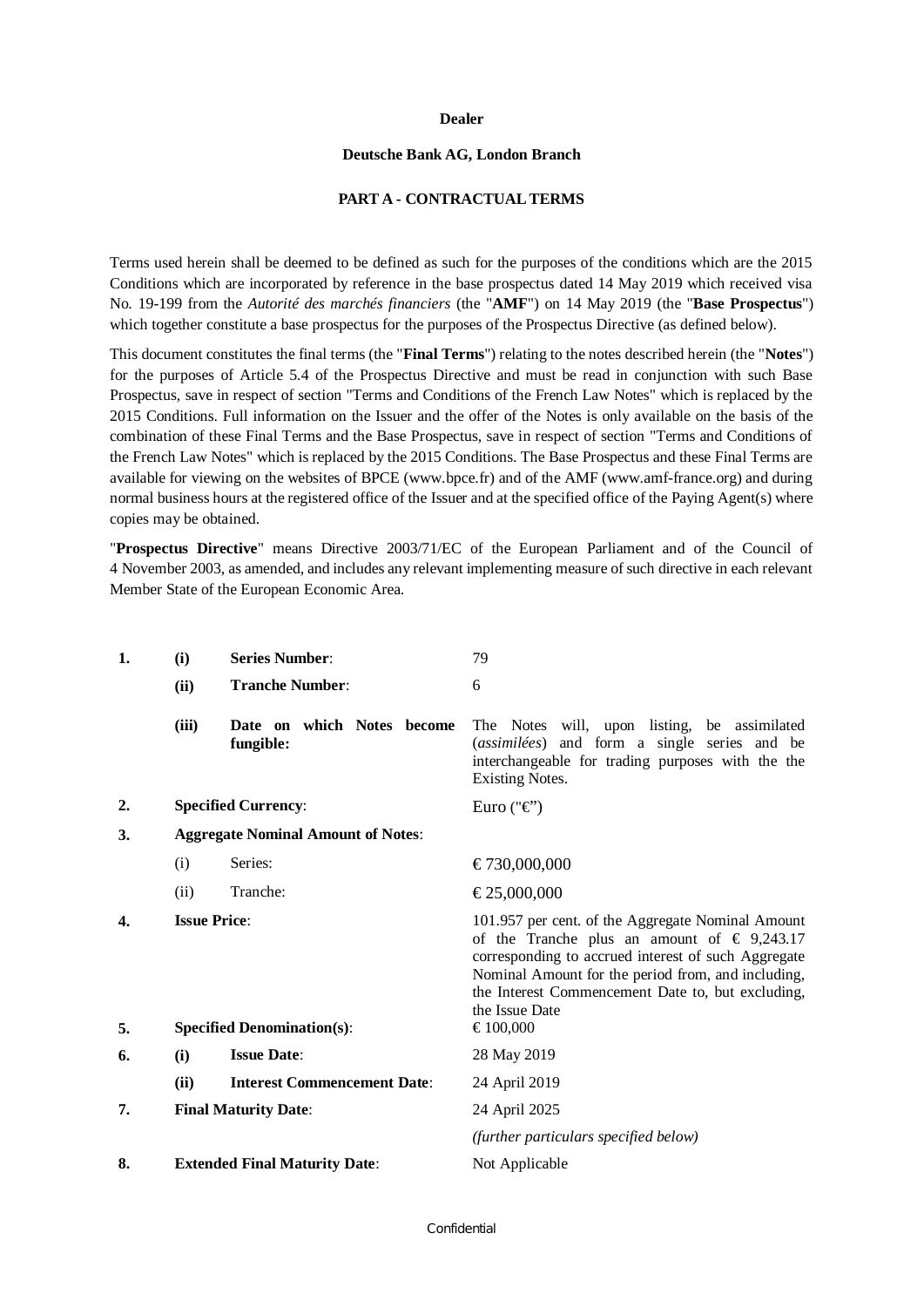| 9.         | <b>Interest Basis:</b>                                              | 0.398 per cent. Fixed Rate<br>(further particulars specified below)                                                                                                                                                                                                                                                                                                                                                                                                                                                                                                        |
|------------|---------------------------------------------------------------------|----------------------------------------------------------------------------------------------------------------------------------------------------------------------------------------------------------------------------------------------------------------------------------------------------------------------------------------------------------------------------------------------------------------------------------------------------------------------------------------------------------------------------------------------------------------------------|
| 10.        | <b>Redemption/Payment Basis:</b>                                    | Subject to any purchase and cancellation or early<br>redemption, the Notes will be redeemed on the Final<br>Maturity Date at 100 per cent. of their Aggregate<br><b>Nominal Amount</b><br>(further particulars specified below)                                                                                                                                                                                                                                                                                                                                            |
| 11.<br>12. | <b>Change of Interest Basis:</b><br><b>Put/Call Options:</b>        | Not Applicable<br>Not Applicable                                                                                                                                                                                                                                                                                                                                                                                                                                                                                                                                           |
| 13.        | Date of corporate authorisations for<br>issuance of Notes obtained: | Decisions of the Conseil d'administration (Board of<br>Directors) of the Issuer (i) dated 14 December 2018<br>authorising the issue of obligations de financement de<br>l'habitat and other resources benefiting from the<br>privilège referred to in Article L.513-11 of the French<br>Monetary and Financial Code (Code monétaire et<br>financier) up to $\text{\textsterling}5,500,000,000$ for a period of one<br>year from 14 December 2018 and (ii) dated 26 March<br>2019 authorising the quarterly programme of<br>borrowings benefiting from such privilege up to |

€2,500,000,000 for the second quarter of 2019.

# **PROVISIONS RELATING TO REDEMPTION**

| 14. | <b>Fixed Rate Notes Provisions:</b> |                                              | Applicable                                                                                             |  |
|-----|-------------------------------------|----------------------------------------------|--------------------------------------------------------------------------------------------------------|--|
|     |                                     |                                              |                                                                                                        |  |
|     | (i)                                 | Rate of Interest:                            | 0.398 per cent. <i>per annum</i> payable annually in arrear                                            |  |
|     | (ii)                                | Interest Payment Date(s):                    | 24 April in each year, from and including 24 April 2020<br>up to and including the Final Maturity Date |  |
|     | (iii)                               | Fixed Coupon Amount(s):                      | Rate of Interest $\times$ Specified Denomination $\times$ Day Count<br>Fraction                        |  |
|     |                                     |                                              | (i.e. €398 per €100,0000 Specified Denomination)                                                       |  |
|     | (iv)                                | Broken Amount(s):                            | Not Applicable                                                                                         |  |
|     | (v)                                 | Day Count Fraction (Condition $5(a)$ ):      | Actual/Actual Unadjusted                                                                               |  |
|     | (vi)                                | Determination Date(s):                       | 24 April in each year                                                                                  |  |
|     |                                     |                                              |                                                                                                        |  |
|     | (vii)                               | Payment on non-Business Days:                | As per the Conditions                                                                                  |  |
| 15. |                                     | <b>Floating Rate Notes Provisions:</b>       | Not Applicable                                                                                         |  |
|     |                                     |                                              |                                                                                                        |  |
| 16. |                                     | <b>Fixed/Floating Rate Notes Provisions:</b> | Not Applicable                                                                                         |  |
|     |                                     |                                              |                                                                                                        |  |
| 17. |                                     | <b>Zero Coupon Notes Provisions</b>          | Not Applicable                                                                                         |  |
|     |                                     | PROVISIONS RELATING TO REDEMPTION            |                                                                                                        |  |
| 18. | <b>Call Option:</b>                 |                                              | Not Applicable                                                                                         |  |
| 19. | <b>Put Option:</b>                  |                                              | Not Applicable                                                                                         |  |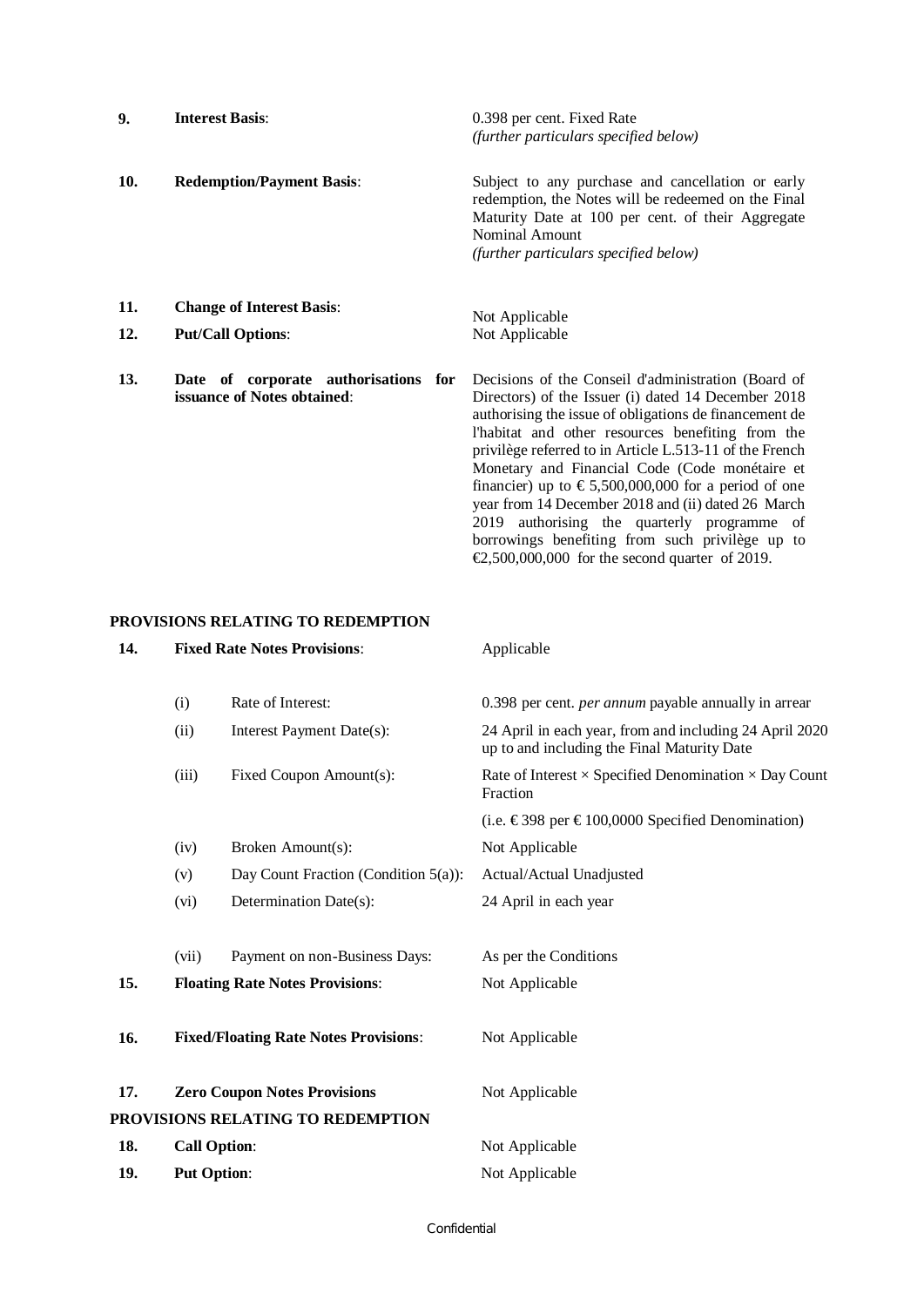**20. Final Redemption Amount of each Note**: € 100,000 per € 100,000 in Specified Denomination **21. Redemption by Instalment**: Not Applicable **22. Early Redemption Amount**: Early Redemption Amount of each Note payable on early redemption as set out in the Terms and Conditions: € 100,000 per € 100,000 in Specified Denomination **23. Purchases (Condition 6(h))**: The Notes purchased may be held and resold as set out in the Terms and Conditions

#### **GENERAL PROVISIONS APPLICABLE TO THE NOTES**

| 24. |                                                                                                                                              | <b>Governing law:</b>                                                                                                                | French law               |
|-----|----------------------------------------------------------------------------------------------------------------------------------------------|--------------------------------------------------------------------------------------------------------------------------------------|--------------------------|
| 25. | <b>Form of Notes:</b>                                                                                                                        |                                                                                                                                      | Dematerialised Notes     |
|     | (i)                                                                                                                                          | Form of Dematerialised Notes:                                                                                                        | Bearer form (au porteur) |
|     | (ii)                                                                                                                                         | <b>Registration Agent:</b>                                                                                                           | Not Applicable           |
|     | (iii)                                                                                                                                        | Temporary Global Certificate:                                                                                                        | Not Applicable           |
| 26. | <b>Financial Centre or other special provisions</b><br>Not Applicable<br>relating to payment dates for the purposes<br>of Condition $7(g)$ : |                                                                                                                                      |                          |
| 27. |                                                                                                                                              | Talons for future Coupons or Receipts to be<br>attached to Definitive Materialised Notes<br>(and dates on which such Talons mature): | Not Applicable           |
| 28. |                                                                                                                                              | <i>Masse</i> (Condition 10):                                                                                                         |                          |
|     | (i)                                                                                                                                          | Representative:                                                                                                                      | As per Condition 10      |

- (ii) Alternative Representative: As per Condition 10
- (iii) Remuneration of Representative: As per Condition 10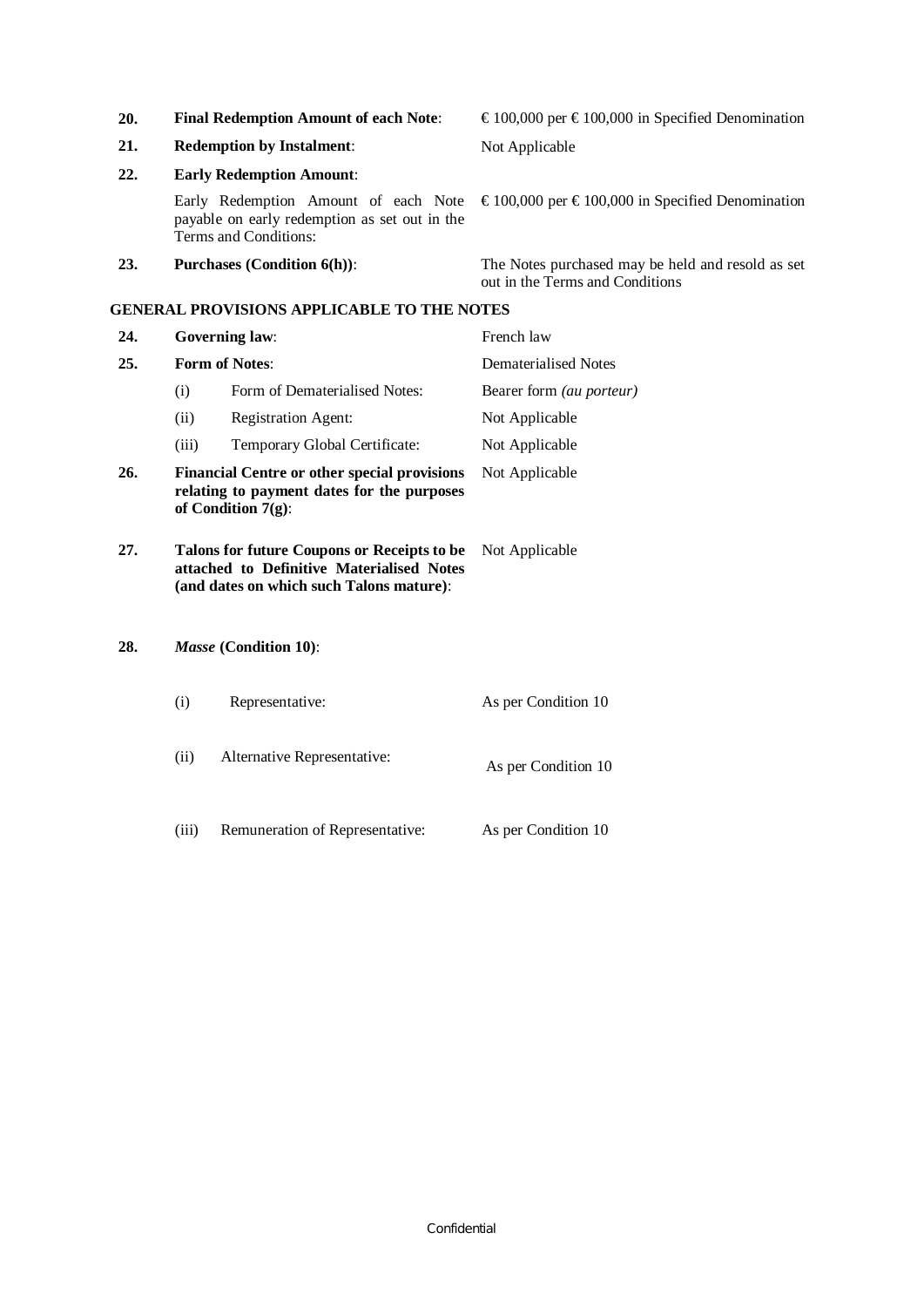# **RESPONSIBILITY**

I accept responsibility for the information contained in these Final Terms.

Signed on behalf of BPCE SFH:

By: Jean-Philippe Berthaut Directeur Général Délégué Duly authorised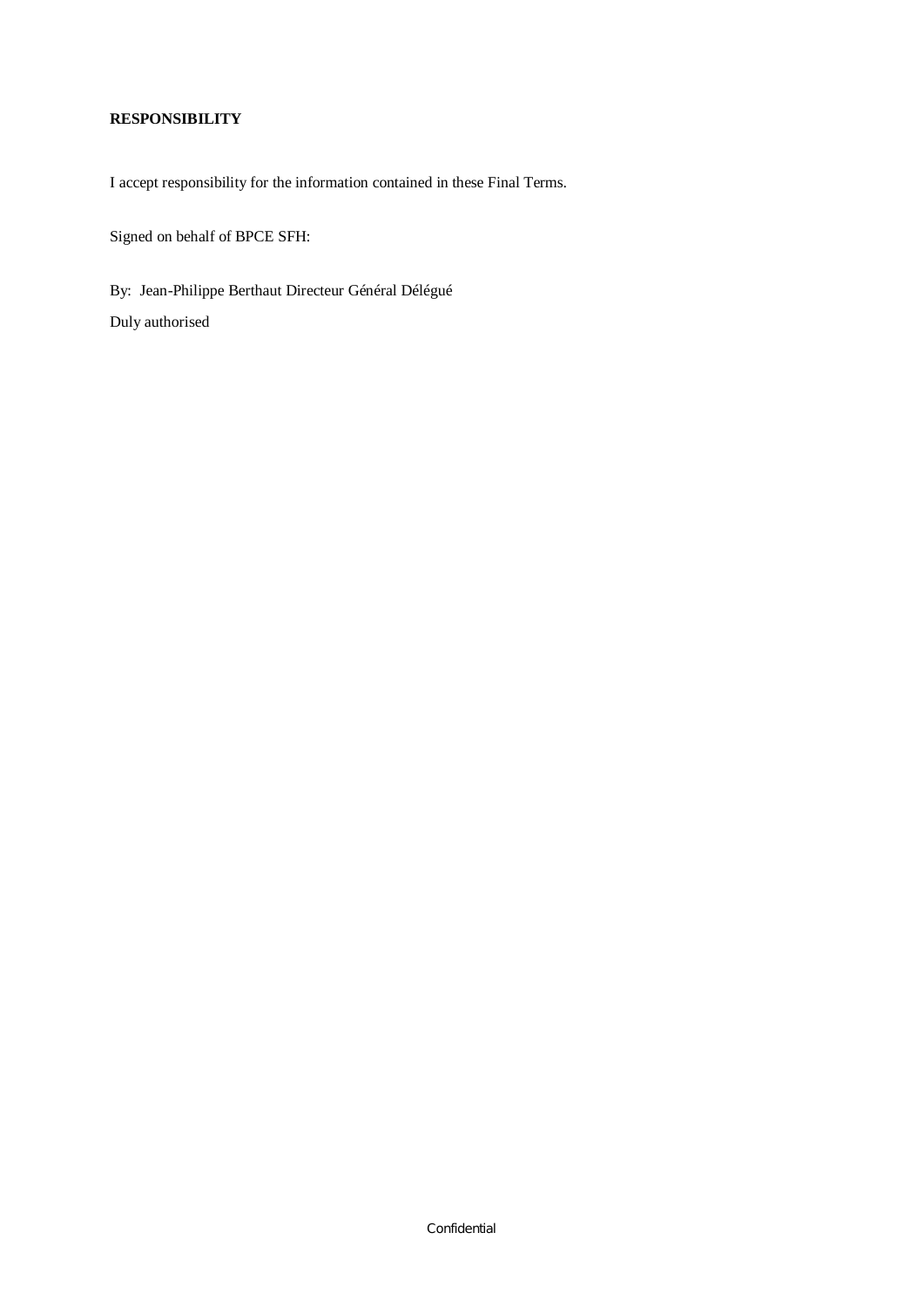#### **PART B - OTHER INFORMATION**

# **1. LISTING AND ADMISSION TO TRADING**

| (i)   | Listing:                                                                                                                                                                                               | <b>Euronext Paris</b>                                                                                                                                                                                                                                                                                                                                                                                                                                                  |
|-------|--------------------------------------------------------------------------------------------------------------------------------------------------------------------------------------------------------|------------------------------------------------------------------------------------------------------------------------------------------------------------------------------------------------------------------------------------------------------------------------------------------------------------------------------------------------------------------------------------------------------------------------------------------------------------------------|
| (ii)  | (a) Admission to trading:                                                                                                                                                                              | Application has been made by the Issuer (or on its<br>behalf) for the Notes to be admitted to trading on<br>Euronext Paris with effect from the Issue Date                                                                                                                                                                                                                                                                                                             |
|       | (b) Regulated Markets or equivalent markets<br>on which, to the knowledge of the Issuer,<br>securities of the same class of the Notes to be<br>admitted to trading are already admitted to<br>trading: | Not Applicable                                                                                                                                                                                                                                                                                                                                                                                                                                                         |
| (iii) | Estimate of total expenses related to<br>admission to trading:                                                                                                                                         | €3,675                                                                                                                                                                                                                                                                                                                                                                                                                                                                 |
| 2.    | <b>RATINGS</b>                                                                                                                                                                                         |                                                                                                                                                                                                                                                                                                                                                                                                                                                                        |
|       | Ratings:                                                                                                                                                                                               | The Notes are expected to be rated:                                                                                                                                                                                                                                                                                                                                                                                                                                    |
|       |                                                                                                                                                                                                        | AAA by Standard & Poor's Credit Market Services<br>Europe Limited; and                                                                                                                                                                                                                                                                                                                                                                                                 |
|       |                                                                                                                                                                                                        | Aaa by Moody's Investors Service Ltd.                                                                                                                                                                                                                                                                                                                                                                                                                                  |
|       |                                                                                                                                                                                                        | Each of the above agencies is established in the<br>European Union and registered under Regulation (EC)<br>1060/2009 of the European Parliament and the<br>Council of 16 September 2009 on credit rating<br>agencies, as amended (the "CRA Regulation") and<br>included in the list of registered credit rating agencies<br>published on the website of the European Securities<br>and Markets Authority (www.esma.europa.eu) in<br>accordance with the CRA Regulation |

### **3. INTERESTS OF NATURAL AND LEGAL PERSONS INVOLVED IN THE ISSUE**

Save as discussed in sections "Subscription and Sale" and "Risk factors – Risks related to the Issuer - Certain conflicts of interest" of the Base Prospectus, so far as the Issuer is aware, no person involved in the offer of the Notes has an interest material to the issue.

### **4. YIELD**

|    |           | Indication of yield:                                                                                                                               | 0.144927 per cent. <i>per annum</i> |
|----|-----------|----------------------------------------------------------------------------------------------------------------------------------------------------|-------------------------------------|
| 5. |           | <b>OPERATIONAL INFORMATION</b>                                                                                                                     |                                     |
|    |           | <b>ISIN</b> Code:                                                                                                                                  | FR0012695716                        |
|    |           | Common Code:                                                                                                                                       | 122273334                           |
|    |           | Depositaries:                                                                                                                                      |                                     |
|    | (a)       | Euroclear France to act as Central<br>Depositary:                                                                                                  | Yes                                 |
|    | (b)       | Common Depositary for Euroclear<br>Bank and Clearstream Banking, S.A.:                                                                             | N <sub>0</sub>                      |
|    |           | Any clearing system other than Euroclear Not Applicable<br>Bank S.A./N.V. and Clearstream Banking,<br>S.A. and the relevant identification number: |                                     |
|    | Delivery: |                                                                                                                                                    | Delivery against payment            |
|    | Agent:    | Names and addresses of additional Paying Not Applicable                                                                                            |                                     |